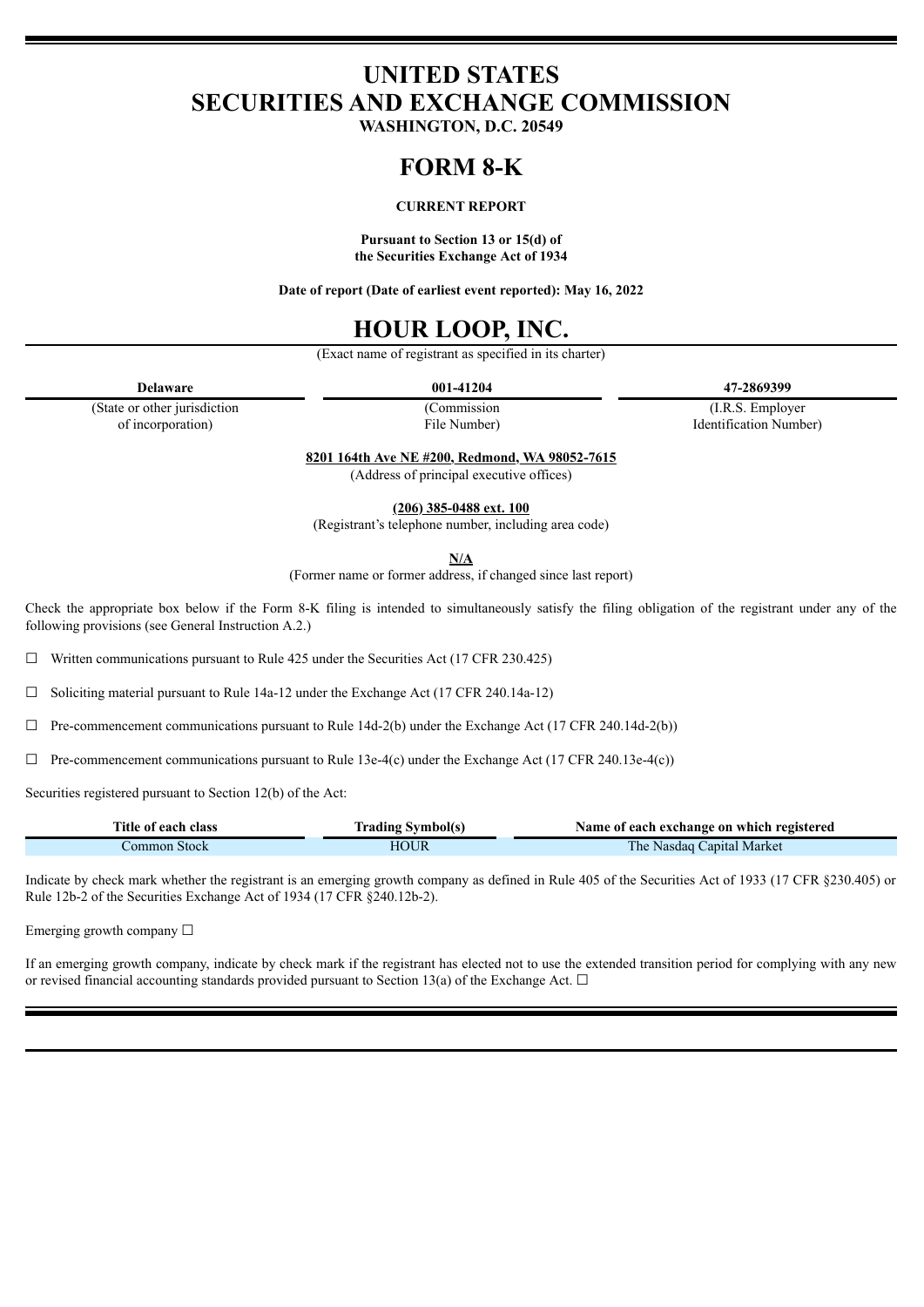# **Item 2.02. Regulation FD Disclosure.**

On May 16, 2022, Hour Loop, Inc. (the "Company") issued a press release announcing its financial results for the quarter ended March 31, 2022. A copy of this press release is attached hereto as Exhibit 99.1 and incorporated herein by reference. The information contained in the website is not a part of this current report on Form 8-K.

# **Item 9.01. Financial Statements and Exhibits.**

(d) Exhibits.

| <b>Exhibit No. Description</b> |                                                                             |
|--------------------------------|-----------------------------------------------------------------------------|
| 99.1                           | Press release issued by the registrant on May 16, 2022.                     |
| 104                            | Cover Page Interactive Data File (embedded within the Inline XBRL document) |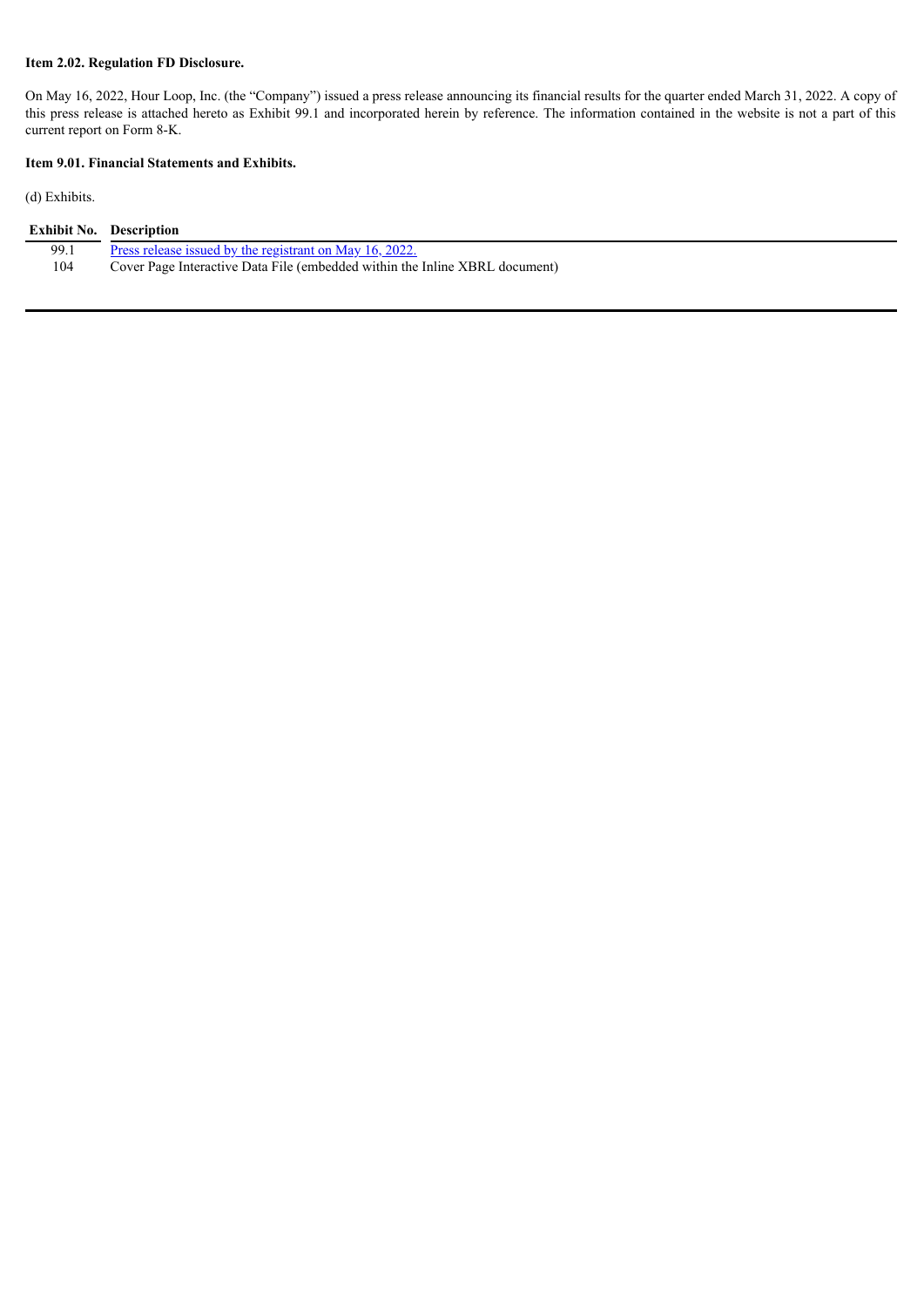# **SIGNATURES**

Pursuant to the requirements of the Securities Exchange Act of 1934, the registrant has duly caused this report to be signed on its behalf by the undersigned hereunto duly authorized.

# **HOUR LOOP, INC.**

Dated: May 16, 2022 By: */s/ Sam Lai*

Name: Sam Lai Title: Chief Executive Officer and Interim Chief Financial Officer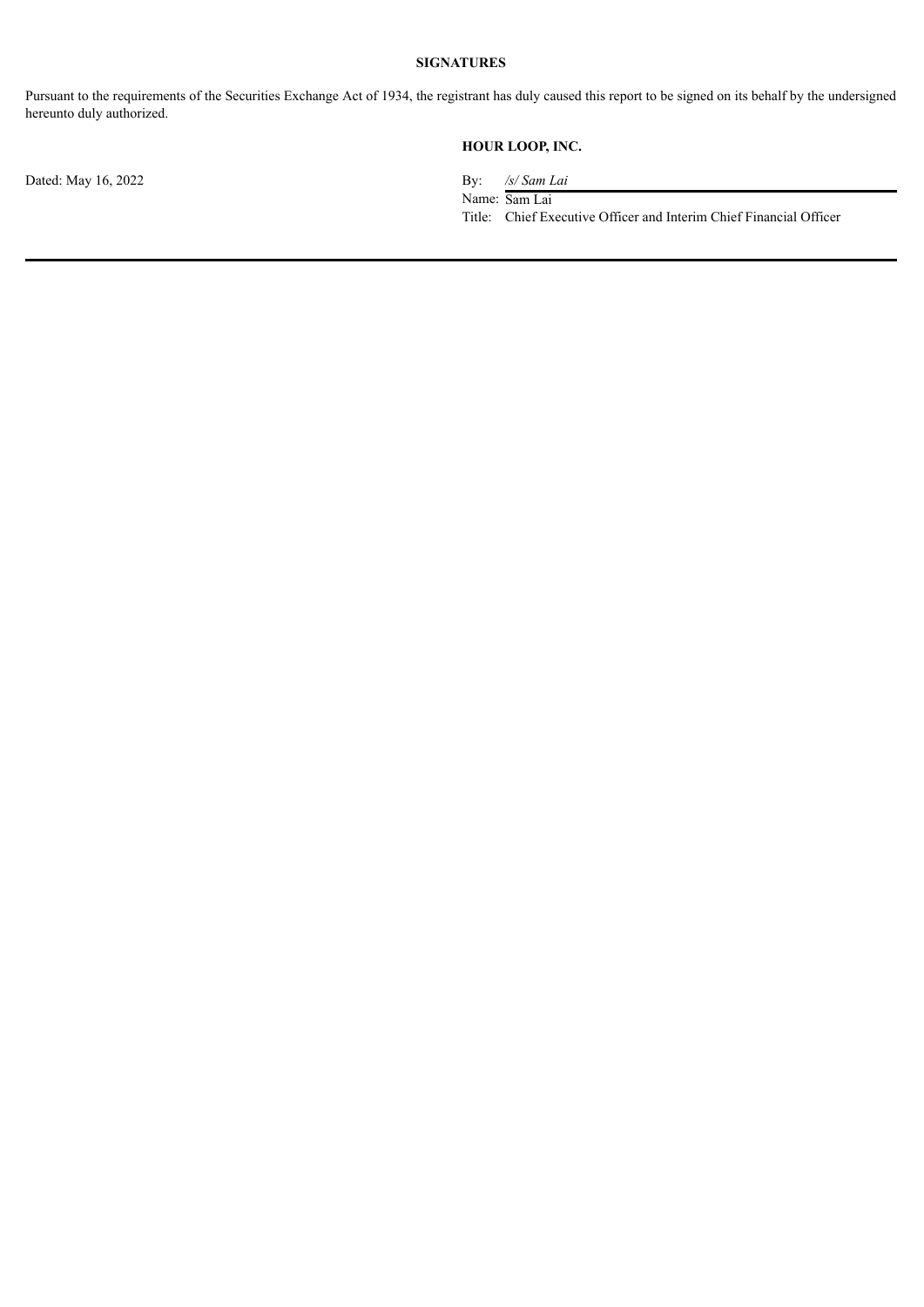<span id="page-3-0"></span>

## **Hour Loop Reports First Quarter 2022 Results**

*Demonstrates Strong Execution Despite Challenging Macroeconomic Environment*

*Provides Full Year 2022 Revenue Guidance Range of \$81 million to \$90 million*

**Redmond, WA, May 16, 2022** – Hour Loop, Inc. (NASDAQ: HOUR) ("Hour Loop"), a leading online retailer, announces its financial and operational results for the first quarter ended March 31, 2022.

#### **Financial Highlights for First Quarter 2022:**

- Total revenues increased 32.5% to \$12.4 million compared to \$9.3 million in the year-ago period;
- Net loss totaled \$0.65 million compared to net income of \$0.86 million in the year-ago period;
- Cash used for operating activities was \$7.9 million compared to \$1.2 million in the year-ago period.

#### **Management Commentary**

"We're pleased with our first quarter 2022 performance as we reported strong financial and operational results despite the significantly impacted consumer spending environment driven by inflationary and supply chain pressures," said Sam Lai, CEO of Hour Loop. "Against this backdrop, we further demonstrated our ability to execute on our strategy and drive growth as planned. In fact, following our initial public offering in January, we have rapidly expanded our labor force from 75 employees to over 175 employees, and delivered first quarter 2022 revenues of \$12.4 million, up 32.5% compared to the year ago period.

"While we are encouraged by our progress, we are not immune to the challenging macroeconomic environment, which impacted our gross profit percentage as a result of increased operating expenses, FBA fees, and a strong competitive environment. However, despite these challenges, we are frontloading our investments for the year while projecting to show profitability and maintain double digit growth for the full year 2022. We believe our investments are necessary to grow our headcount, rapidly scale, and set a foundation for future success once these headwinds ease, and we are building on our momentum since our IPO. We look forward to continuing to execute, drive growth, and ultimately deliver increased value for our shareholders."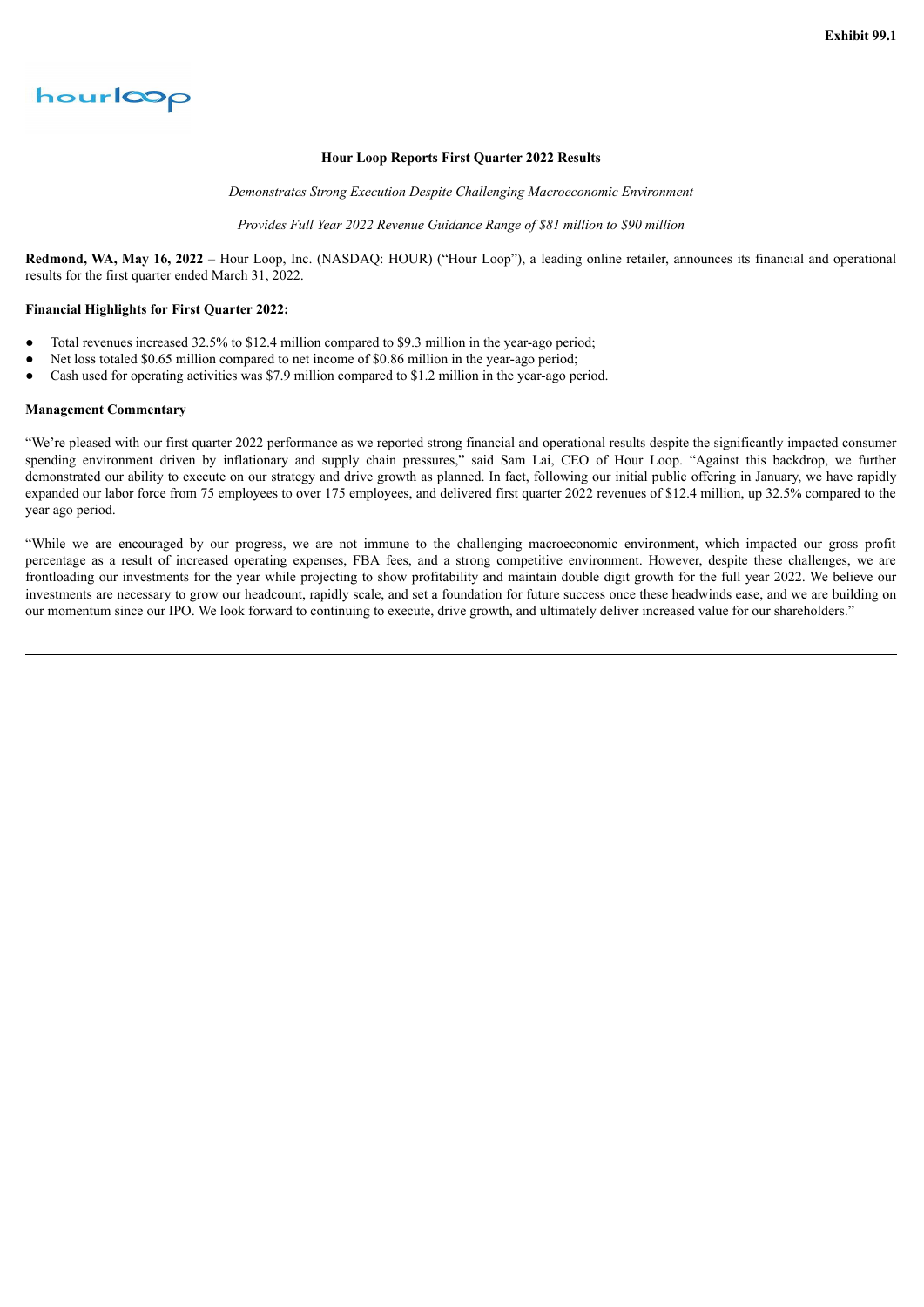## **First Quarter 2022 Financial Results**

Total revenues in the first quarter of 2022 were \$12.4 million compared to \$9.3 million in the year-ago period. The increase was primarily due to continued growth and maturity in our operating model which was enhanced by a favorable e-commerce environment in the beginning of the year.

Gross profit percentage declined 3.8% to 52.3% compared to 56.1% of total revenues in the comparable period a year ago. This decrease was a function of our aggressive growth initiatives and a heightened inflationary environment causing higher cost of goods sold, FBA fees, and strong competition.

Operating expenses increased 65% to \$7.2 million compared to \$4.4 million in the year- ago period. This was a function of increased platform fees paid to Amazon, a significant increase in our labor force, and increased legal and professional fees due to the Company's public listing.

Net loss in the first quarter was \$0.65 million, or \$0.02 per diluted share, compared to net income of \$0.86 million, or \$0.03 per diluted share, in the comparable year-ago period. The decrease was driven by increased costs and expenses as a result of the reasons mentioned above.

As of March 31, 2022, the Company had \$7.7 million in cash and cash equivalents compared to \$10.6 million as of December 31, 2021. This decrease was driven by the growth of inventory and labor force.

Inventories as of March 31, 2022, were \$11.8 million compared to \$7.0 million as of December 31, 2021. The Company intentionally invested heavily in inventories for strategic reasons.

## **Full Year 2022 Financial Outlook**

For the full year 2022, the Company expects revenue to be in the range of \$81 million to \$90 million, representing 30% to 45% year-over-year growth.

## **About Hour Loop, Inc.**

Hour Loop is an online retailer engaged in e-commerce retailing in the U.S. market. It has operated as a third-party seller on www.amazon.com and has sold merchandise on its website at www.hourloop.com since 2013. The Company expanded its operations to www.walmart.com in October 2020. To date, the Company has generated practically all of its revenue as a third-party seller on www.amazon.com and only a negligible amount of revenue from its own website and Walmart. Hour Loop manages more than 100,000 stock-keeping units ("SKUs"). Product categories include home/garden décor, toys, kitchenware, apparels, and electronics. The Company's primary strategy is to bring most of its vendors product selections to the customers. It has advanced software that assists the Company in identifying product gaps so it can keep such products in stock year-round including the entirety of the last quarter (holiday season) of the calendar year. In upcoming years, Hour Loop plans to expand its business rapidly by increasing the number of business managers, vendors and SKUs.

#### **Forward-Looking Statements**

This press release contains statements that constitute "forward-looking statements" including with respect to the Company's business strategy, product development and industry trends. Forward-looking statements are subject to numerous conditions, many of which are beyond the control of the Company. While the Company believes these forward-looking statements are reasonable, undue reliance should not be placed on any such forward-looking statements, which are based on information available to the Company on the date of this release. These forward-looking statements are based upon current estimates and assumptions and are subject to various risks and uncertainties, including, without limitation, those set forth in the Company's filings with the Securities and Exchange Commission, as the same may be updated from time to time. Thus, actual results could be materially different. The Company undertakes no obligation to update these statements whether as a result of new information, future events or otherwise, after the date of this release, except as required by law.

### **Contact**

Investor Relations Alex Thompson, Greg Robles Gateway Group, Inc. (949) 574-3860 hourloop@gatewayir.com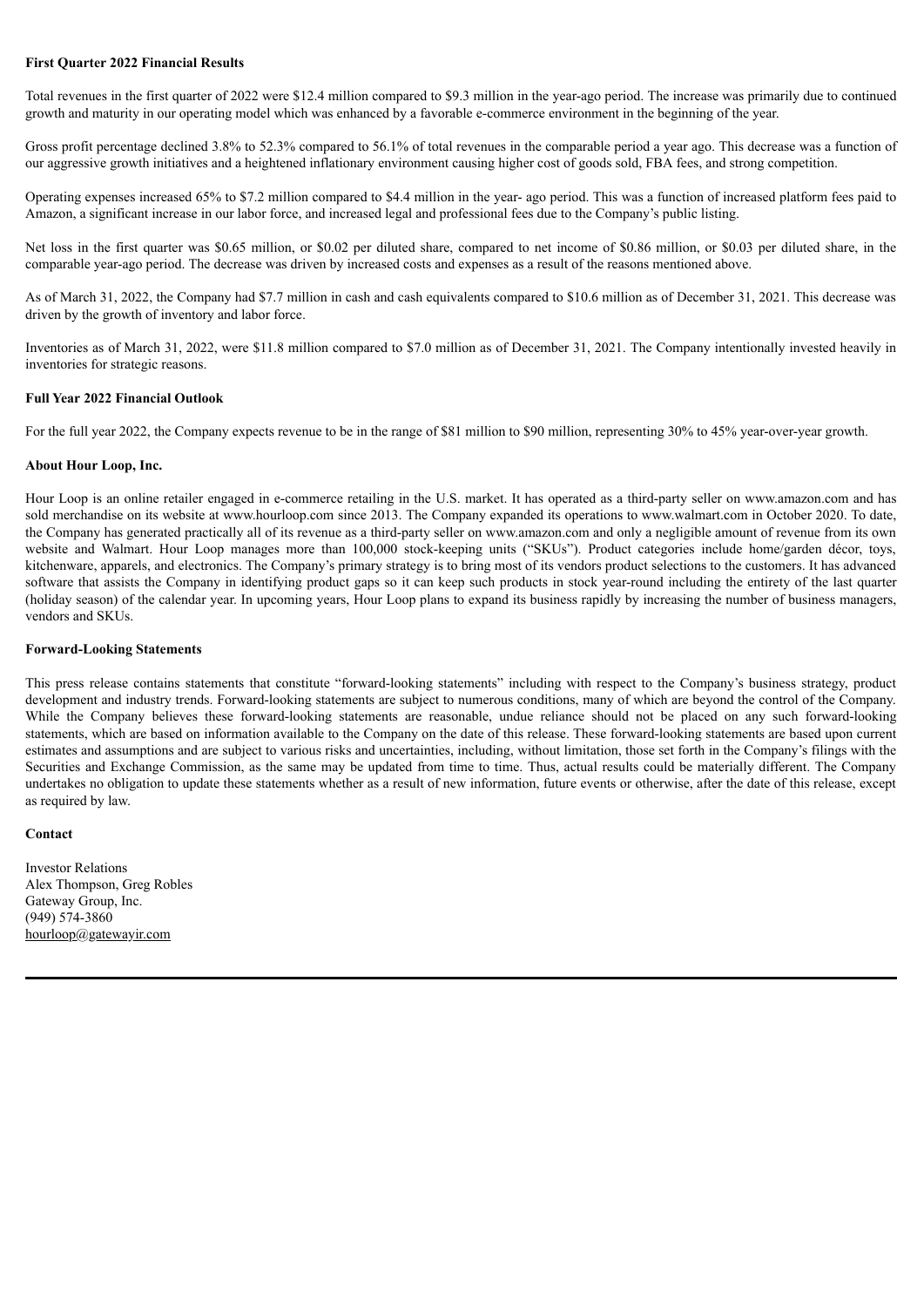## **HOUR LOOP, INC. CONDENSED CONSOLIDATED BALANCE SHEETS As of March 31, 2022 (Unaudited) and December 31, 2021**

| (unaudited)<br>Current assets<br>\$<br>\$<br>Cash and cash equivalents<br>7,664,095<br>10,592,572<br>Accounts receivable, net<br>122,535<br>125,991<br>Inventory, net<br>11,766,733<br>7,041,864<br>Prepaid expenses and other current assets<br>827,722<br>965,298<br>Total current assets<br>20,381,085<br>18,725,725<br>132,739<br>15,667<br>Property and equipment<br>Deferred tax assets<br>228,021<br>45,488<br>Right-of-use lease assets<br>467,975<br>30,111<br><b>TOTAL ASSETS</b><br>21,209,820<br>\$<br>18,816,991<br>\$<br>LIABILITIES AND STOCKHOLDERS' EQUITY<br>Current liabilities<br>\$<br>$\mathbb{S}$<br>Accounts payable<br>7,608,341<br>9,539,258<br>Accrued expenses and other current liabilities<br>1,117,551<br>1,282,161<br>Due to related parties<br>4,274,164<br>5,214,794<br>Income taxes payable<br>126,333<br>126,333<br>Current operating lease liabilities<br>257,684<br>Total current liabilities<br>16,162,546<br>13,384,073<br>Long-term operating lease liabilities<br>207,402<br>13,591,475<br>16,162,546<br><b>Total liabilities</b><br>Commitments and contingencies<br>Stockholders' equity<br>Preferred stock: \$0.0001 par value, 10,000,000 shares authorized, none issued and<br>outstanding<br>Common stock: \$0.0001 par value, 300,000,000 shares authorized, 35,032,753 and<br>33,300,000 shares issued and outstanding<br>3,503<br>3,330<br>Additional paid-in capital<br>5,615,322<br>4,291<br>Retained earnings<br>2,009,807<br>2,654,695<br>Accumulated other comprehensive loss<br>(7, 871)<br>(10, 287) |               | March 31,<br>2022 |  | December 31,<br>2021 |  |
|----------------------------------------------------------------------------------------------------------------------------------------------------------------------------------------------------------------------------------------------------------------------------------------------------------------------------------------------------------------------------------------------------------------------------------------------------------------------------------------------------------------------------------------------------------------------------------------------------------------------------------------------------------------------------------------------------------------------------------------------------------------------------------------------------------------------------------------------------------------------------------------------------------------------------------------------------------------------------------------------------------------------------------------------------------------------------------------------------------------------------------------------------------------------------------------------------------------------------------------------------------------------------------------------------------------------------------------------------------------------------------------------------------------------------------------------------------------------------------------------------------------------------------------------------------------|---------------|-------------------|--|----------------------|--|
|                                                                                                                                                                                                                                                                                                                                                                                                                                                                                                                                                                                                                                                                                                                                                                                                                                                                                                                                                                                                                                                                                                                                                                                                                                                                                                                                                                                                                                                                                                                                                                |               |                   |  |                      |  |
|                                                                                                                                                                                                                                                                                                                                                                                                                                                                                                                                                                                                                                                                                                                                                                                                                                                                                                                                                                                                                                                                                                                                                                                                                                                                                                                                                                                                                                                                                                                                                                | <b>ASSETS</b> |                   |  |                      |  |
|                                                                                                                                                                                                                                                                                                                                                                                                                                                                                                                                                                                                                                                                                                                                                                                                                                                                                                                                                                                                                                                                                                                                                                                                                                                                                                                                                                                                                                                                                                                                                                |               |                   |  |                      |  |
|                                                                                                                                                                                                                                                                                                                                                                                                                                                                                                                                                                                                                                                                                                                                                                                                                                                                                                                                                                                                                                                                                                                                                                                                                                                                                                                                                                                                                                                                                                                                                                |               |                   |  |                      |  |
|                                                                                                                                                                                                                                                                                                                                                                                                                                                                                                                                                                                                                                                                                                                                                                                                                                                                                                                                                                                                                                                                                                                                                                                                                                                                                                                                                                                                                                                                                                                                                                |               |                   |  |                      |  |
|                                                                                                                                                                                                                                                                                                                                                                                                                                                                                                                                                                                                                                                                                                                                                                                                                                                                                                                                                                                                                                                                                                                                                                                                                                                                                                                                                                                                                                                                                                                                                                |               |                   |  |                      |  |
|                                                                                                                                                                                                                                                                                                                                                                                                                                                                                                                                                                                                                                                                                                                                                                                                                                                                                                                                                                                                                                                                                                                                                                                                                                                                                                                                                                                                                                                                                                                                                                |               |                   |  |                      |  |
|                                                                                                                                                                                                                                                                                                                                                                                                                                                                                                                                                                                                                                                                                                                                                                                                                                                                                                                                                                                                                                                                                                                                                                                                                                                                                                                                                                                                                                                                                                                                                                |               |                   |  |                      |  |
|                                                                                                                                                                                                                                                                                                                                                                                                                                                                                                                                                                                                                                                                                                                                                                                                                                                                                                                                                                                                                                                                                                                                                                                                                                                                                                                                                                                                                                                                                                                                                                |               |                   |  |                      |  |
|                                                                                                                                                                                                                                                                                                                                                                                                                                                                                                                                                                                                                                                                                                                                                                                                                                                                                                                                                                                                                                                                                                                                                                                                                                                                                                                                                                                                                                                                                                                                                                |               |                   |  |                      |  |
|                                                                                                                                                                                                                                                                                                                                                                                                                                                                                                                                                                                                                                                                                                                                                                                                                                                                                                                                                                                                                                                                                                                                                                                                                                                                                                                                                                                                                                                                                                                                                                |               |                   |  |                      |  |
|                                                                                                                                                                                                                                                                                                                                                                                                                                                                                                                                                                                                                                                                                                                                                                                                                                                                                                                                                                                                                                                                                                                                                                                                                                                                                                                                                                                                                                                                                                                                                                |               |                   |  |                      |  |
|                                                                                                                                                                                                                                                                                                                                                                                                                                                                                                                                                                                                                                                                                                                                                                                                                                                                                                                                                                                                                                                                                                                                                                                                                                                                                                                                                                                                                                                                                                                                                                |               |                   |  |                      |  |
|                                                                                                                                                                                                                                                                                                                                                                                                                                                                                                                                                                                                                                                                                                                                                                                                                                                                                                                                                                                                                                                                                                                                                                                                                                                                                                                                                                                                                                                                                                                                                                |               |                   |  |                      |  |
|                                                                                                                                                                                                                                                                                                                                                                                                                                                                                                                                                                                                                                                                                                                                                                                                                                                                                                                                                                                                                                                                                                                                                                                                                                                                                                                                                                                                                                                                                                                                                                |               |                   |  |                      |  |
|                                                                                                                                                                                                                                                                                                                                                                                                                                                                                                                                                                                                                                                                                                                                                                                                                                                                                                                                                                                                                                                                                                                                                                                                                                                                                                                                                                                                                                                                                                                                                                |               |                   |  |                      |  |
|                                                                                                                                                                                                                                                                                                                                                                                                                                                                                                                                                                                                                                                                                                                                                                                                                                                                                                                                                                                                                                                                                                                                                                                                                                                                                                                                                                                                                                                                                                                                                                |               |                   |  |                      |  |
|                                                                                                                                                                                                                                                                                                                                                                                                                                                                                                                                                                                                                                                                                                                                                                                                                                                                                                                                                                                                                                                                                                                                                                                                                                                                                                                                                                                                                                                                                                                                                                |               |                   |  |                      |  |
|                                                                                                                                                                                                                                                                                                                                                                                                                                                                                                                                                                                                                                                                                                                                                                                                                                                                                                                                                                                                                                                                                                                                                                                                                                                                                                                                                                                                                                                                                                                                                                |               |                   |  |                      |  |
|                                                                                                                                                                                                                                                                                                                                                                                                                                                                                                                                                                                                                                                                                                                                                                                                                                                                                                                                                                                                                                                                                                                                                                                                                                                                                                                                                                                                                                                                                                                                                                |               |                   |  |                      |  |
|                                                                                                                                                                                                                                                                                                                                                                                                                                                                                                                                                                                                                                                                                                                                                                                                                                                                                                                                                                                                                                                                                                                                                                                                                                                                                                                                                                                                                                                                                                                                                                |               |                   |  |                      |  |
|                                                                                                                                                                                                                                                                                                                                                                                                                                                                                                                                                                                                                                                                                                                                                                                                                                                                                                                                                                                                                                                                                                                                                                                                                                                                                                                                                                                                                                                                                                                                                                |               |                   |  |                      |  |
|                                                                                                                                                                                                                                                                                                                                                                                                                                                                                                                                                                                                                                                                                                                                                                                                                                                                                                                                                                                                                                                                                                                                                                                                                                                                                                                                                                                                                                                                                                                                                                |               |                   |  |                      |  |
|                                                                                                                                                                                                                                                                                                                                                                                                                                                                                                                                                                                                                                                                                                                                                                                                                                                                                                                                                                                                                                                                                                                                                                                                                                                                                                                                                                                                                                                                                                                                                                |               |                   |  |                      |  |
|                                                                                                                                                                                                                                                                                                                                                                                                                                                                                                                                                                                                                                                                                                                                                                                                                                                                                                                                                                                                                                                                                                                                                                                                                                                                                                                                                                                                                                                                                                                                                                |               |                   |  |                      |  |
|                                                                                                                                                                                                                                                                                                                                                                                                                                                                                                                                                                                                                                                                                                                                                                                                                                                                                                                                                                                                                                                                                                                                                                                                                                                                                                                                                                                                                                                                                                                                                                |               |                   |  |                      |  |
|                                                                                                                                                                                                                                                                                                                                                                                                                                                                                                                                                                                                                                                                                                                                                                                                                                                                                                                                                                                                                                                                                                                                                                                                                                                                                                                                                                                                                                                                                                                                                                |               |                   |  |                      |  |
|                                                                                                                                                                                                                                                                                                                                                                                                                                                                                                                                                                                                                                                                                                                                                                                                                                                                                                                                                                                                                                                                                                                                                                                                                                                                                                                                                                                                                                                                                                                                                                |               |                   |  |                      |  |
|                                                                                                                                                                                                                                                                                                                                                                                                                                                                                                                                                                                                                                                                                                                                                                                                                                                                                                                                                                                                                                                                                                                                                                                                                                                                                                                                                                                                                                                                                                                                                                |               |                   |  |                      |  |
|                                                                                                                                                                                                                                                                                                                                                                                                                                                                                                                                                                                                                                                                                                                                                                                                                                                                                                                                                                                                                                                                                                                                                                                                                                                                                                                                                                                                                                                                                                                                                                |               |                   |  |                      |  |
|                                                                                                                                                                                                                                                                                                                                                                                                                                                                                                                                                                                                                                                                                                                                                                                                                                                                                                                                                                                                                                                                                                                                                                                                                                                                                                                                                                                                                                                                                                                                                                |               |                   |  |                      |  |
|                                                                                                                                                                                                                                                                                                                                                                                                                                                                                                                                                                                                                                                                                                                                                                                                                                                                                                                                                                                                                                                                                                                                                                                                                                                                                                                                                                                                                                                                                                                                                                |               |                   |  |                      |  |
|                                                                                                                                                                                                                                                                                                                                                                                                                                                                                                                                                                                                                                                                                                                                                                                                                                                                                                                                                                                                                                                                                                                                                                                                                                                                                                                                                                                                                                                                                                                                                                |               |                   |  |                      |  |
| Total stockholders' equity<br>2,654,445<br>7,618,345                                                                                                                                                                                                                                                                                                                                                                                                                                                                                                                                                                                                                                                                                                                                                                                                                                                                                                                                                                                                                                                                                                                                                                                                                                                                                                                                                                                                                                                                                                           |               |                   |  |                      |  |
| TOTAL LIABILITIES AND STOCKHOLDERS' EQUITY<br>\$<br>21,209,820<br>\$<br>18,816,991                                                                                                                                                                                                                                                                                                                                                                                                                                                                                                                                                                                                                                                                                                                                                                                                                                                                                                                                                                                                                                                                                                                                                                                                                                                                                                                                                                                                                                                                             |               |                   |  |                      |  |

The accompanying footnotes are an integral part of these unaudited condensed consolidated financial statements.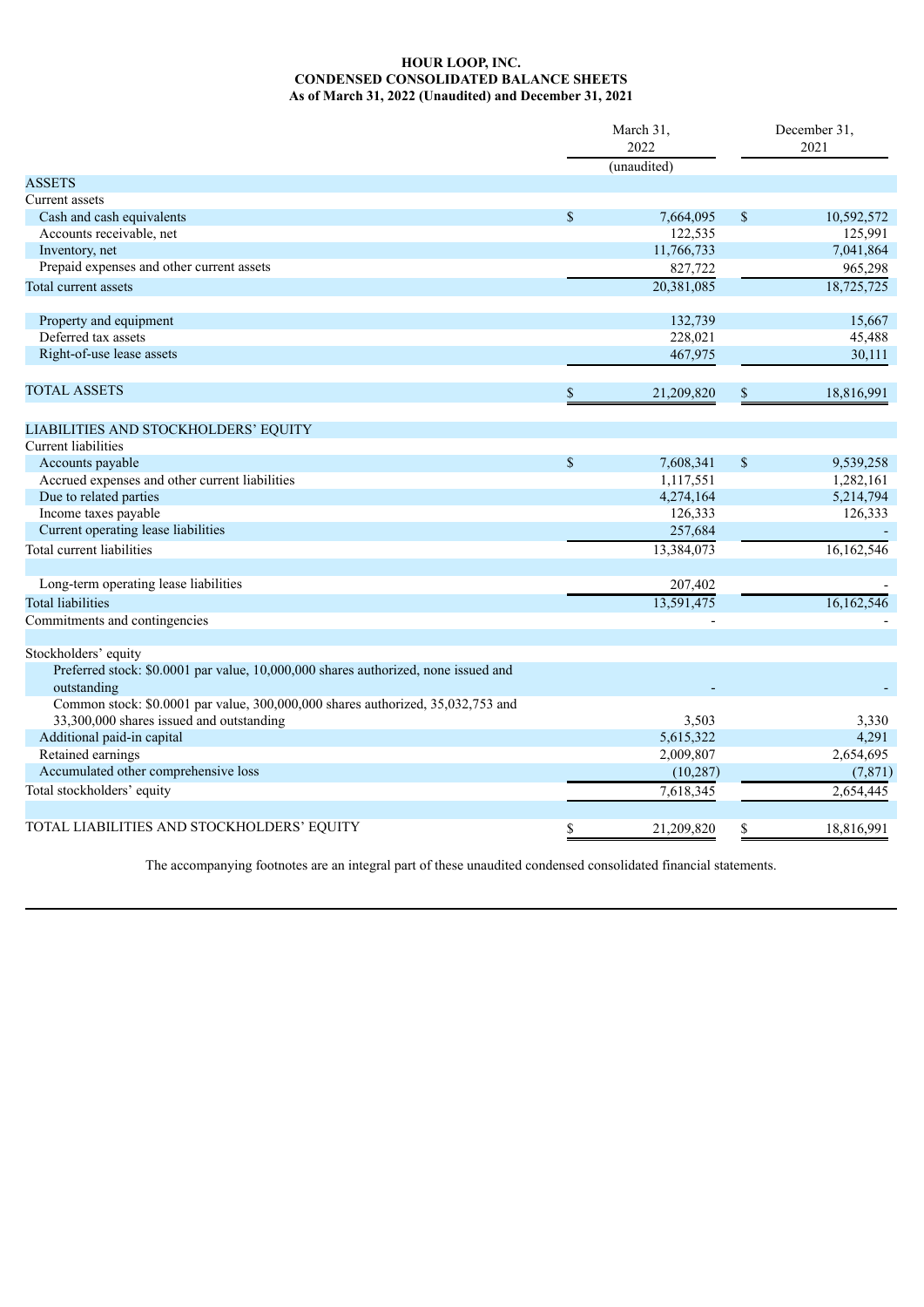## **HOUR LOOP, INC. CONDENSED CONSOLIDATED STATEMENTS OF OPERATIONS AND COMPREHENSIVE LOSS For the Three Months Ended March 31, 2022 and 2021 (Unaudited)**

|                                                      |              | Three Months<br>Ended<br>March 31,<br>2022 |                           | Three Months<br>Ended<br>March 31,<br>2021 |  |
|------------------------------------------------------|--------------|--------------------------------------------|---------------------------|--------------------------------------------|--|
| Revenues, net                                        | $\mathbf{s}$ | 12,353,983                                 | \$                        | 9,322,913                                  |  |
| Cost of revenues                                     |              | (5,897,269)                                |                           | (4,094,552)                                |  |
| Gross profit                                         |              | 6,456,714                                  |                           | 5,228,361                                  |  |
| Operating expenses                                   |              |                                            |                           |                                            |  |
| Selling and marketing                                |              | 5,526,102                                  |                           | 3,827,194                                  |  |
| General and administrative                           |              | 1,675,964                                  |                           | 536,809                                    |  |
| Total operating expenses                             |              | 7,202,066                                  |                           | 4,364,003                                  |  |
| (Loss) income from operations                        |              | (745, 352)                                 |                           | 864,358                                    |  |
| Other income (expenses)                              |              |                                            |                           |                                            |  |
| Other expense                                        |              | (5, 450)                                   |                           | (870)                                      |  |
| Interest expense                                     |              | (83, 558)                                  |                           |                                            |  |
| Other (expense) income                               |              | 6,939                                      |                           | 2,406                                      |  |
| Total other income, net                              |              | (82,069)                                   |                           | 1,536                                      |  |
| (Loss) income before income taxes                    |              | (827, 421)                                 |                           | 865,894                                    |  |
| Provision for income taxes                           |              | 182,533                                    |                           |                                            |  |
| Net (loss) income                                    |              | (644, 888)                                 |                           | 865,894                                    |  |
| Other comprehensive loss                             |              |                                            |                           |                                            |  |
| Foreign currency translation adjustments             |              | (2, 416)                                   |                           | (1,222)                                    |  |
| TOTAL COMPREHENSIVE (LOSS) INCOME                    | <b>S</b>     | (647, 304)                                 | \$                        | 864,672                                    |  |
| Basic and diluted (loss) income per common share     | $\mathbb S$  | (0.02)                                     | $\boldsymbol{\mathsf{s}}$ | 0.03                                       |  |
| Weighted-average number of common shares outstanding |              | 35,032,753                                 |                           | 33,300,000                                 |  |

The accompanying footnotes are an integral part of these unaudited condensed consolidated financial statements.